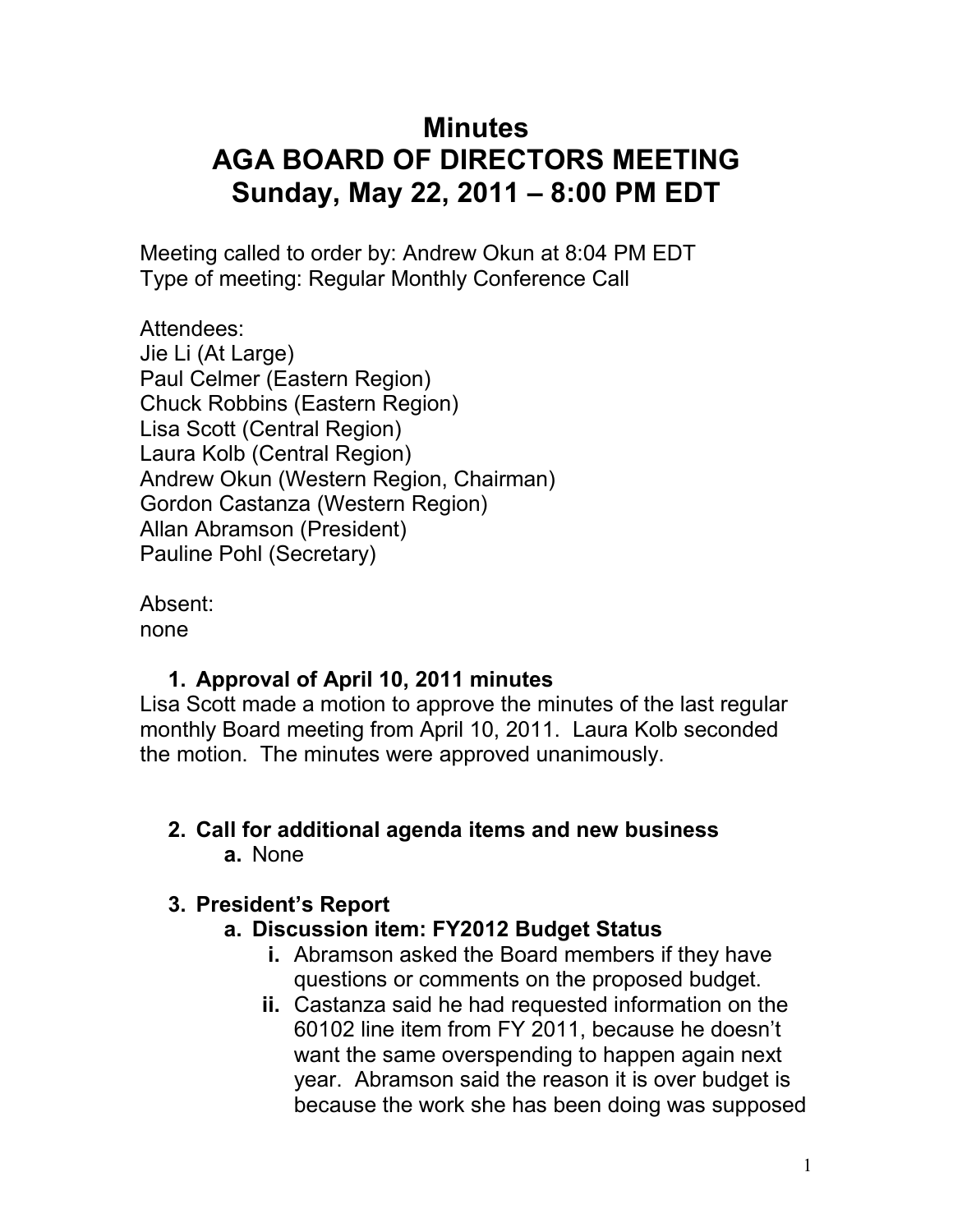to be done on the website, but the delay in that has caused the work to continue to have to be done manually.

- **iii.** Castanza said he had officially requested details on the spending with a due date of April 22, but he has yet to have the details. Castanza said that the overspending of 211% should not have continued without Board approval.
- **iv.** Abramson said as a volunteer organization, it is hard to meet deadlines like that. The work represented in line item 60102 is getting the mail from the PO Box, answering phone calls, and entering credit card data. Budget item 60450 is Karen Zimmerman, who does the membership database. 60640 is Marilyn's work to handle equipment.
- **v.** Lisa Scott said she agrees with Castanza that the Board should have been alerted as soon as the cost went over the budgeted amount.
- **vi.** Castanza said he thinks the Board should establish a policy limiting the ability of the president to spend more than is budgeted.
- **vii.** Robbins said he thinks Abramson should be given credit for reducing the budget overall and not be penalized for a single line item.
- **viii.** Castanza said we don't actually have numbers past April, so the spending may go higher.
	- **ix.** Abramson said he doesn't expect any major expenditures before the end of the fiscal year.
	- **x.** The budget item 60200 spending is way under the budget, because we haven't been billed for the website upgrade work yet. The work isn't complete, and if a bill is submitted, we would have to see evidence of the hours spent and the work done.
	- **xi.** Okun asked which budget line item represents the Board conference calls. Abramson said it is 60021. Okun said he has been meaning to look for a less expensive option and he needed to know what number he has to beat. Abramson noted that the AGF also uses our conference number, so those hours should also be included in the calculations.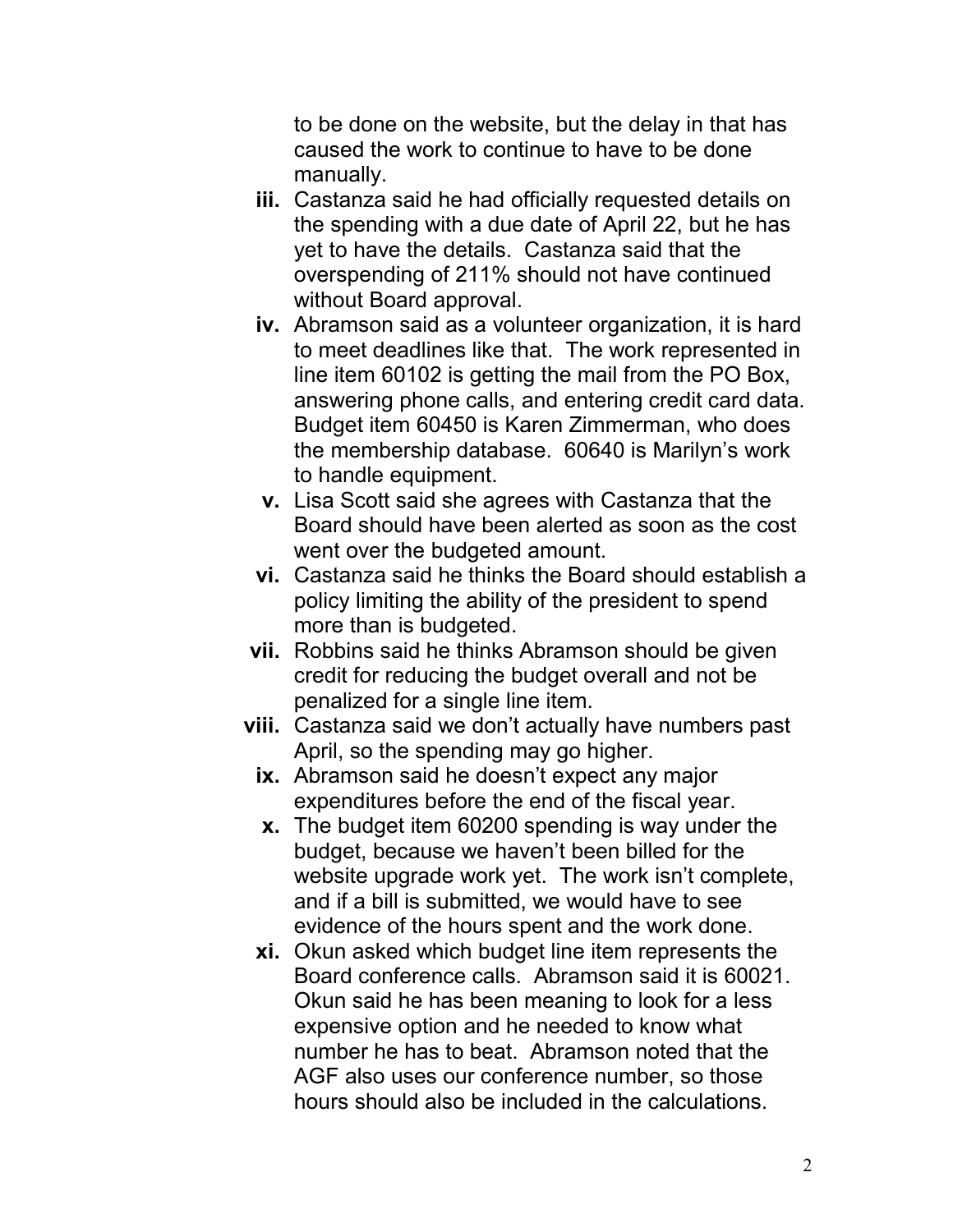- **xii.** Abramson said he meant to add to his president's report that we will need a new webmaster shortly.
- **xiii.** Abramson said that the Congress and Redmond cup organizers are unhappy with the reduction in support for the Redmond Cup. Abramson told the organizers he would report their opinion to the Board and ask if they would like to reconsider.
- **xiv.** Castanza said he would like to see the final budget before committing more money to the Redmond cup. Membership is plummeting and revenue is declining, so he doesn't want to increase commitments before finding out if we have the money. Abramson agreed that was a good idea.
- **xv.** Abramson said the Masters budget had been cut to zero because the plan was to get sponsors. He thinks the AGA should continue to fund the tournament until sponsors are found.
- **xvi.** Jie Li asked why there are two travel line items, 60328 and 60380 with no budget for 60380. Abramson said all travel expenses should be combined to 60328.
- **xvii.** Abramson said there will be another Mind Games in 2012, and we should start putting money aside or finding sponsors if we want to send people and avoid a major cost that was incurred last time.
- **xviii.** Scott said she wants to make sure the spending for the Mind Games doesn't go over the budget like it did last time. Abramson agreed.
	- **xix.** Jie Li asked why we budgeted \$2350 in line 60600 for equipment, but we only spent \$55 so far. Robbins said he billed \$500 and was paid the \$500 for equipment storage, but it must have been misclassified by the treasurer.
	- **xx.** Scott asked where the money is coming from sending new membership cards. Abramson said it's not much and it comes from the president's reserve.
	- **xxi.** Okun asked what's next for the budget. Abramson said he would like to get final numbers for 2011 before approving the new budget.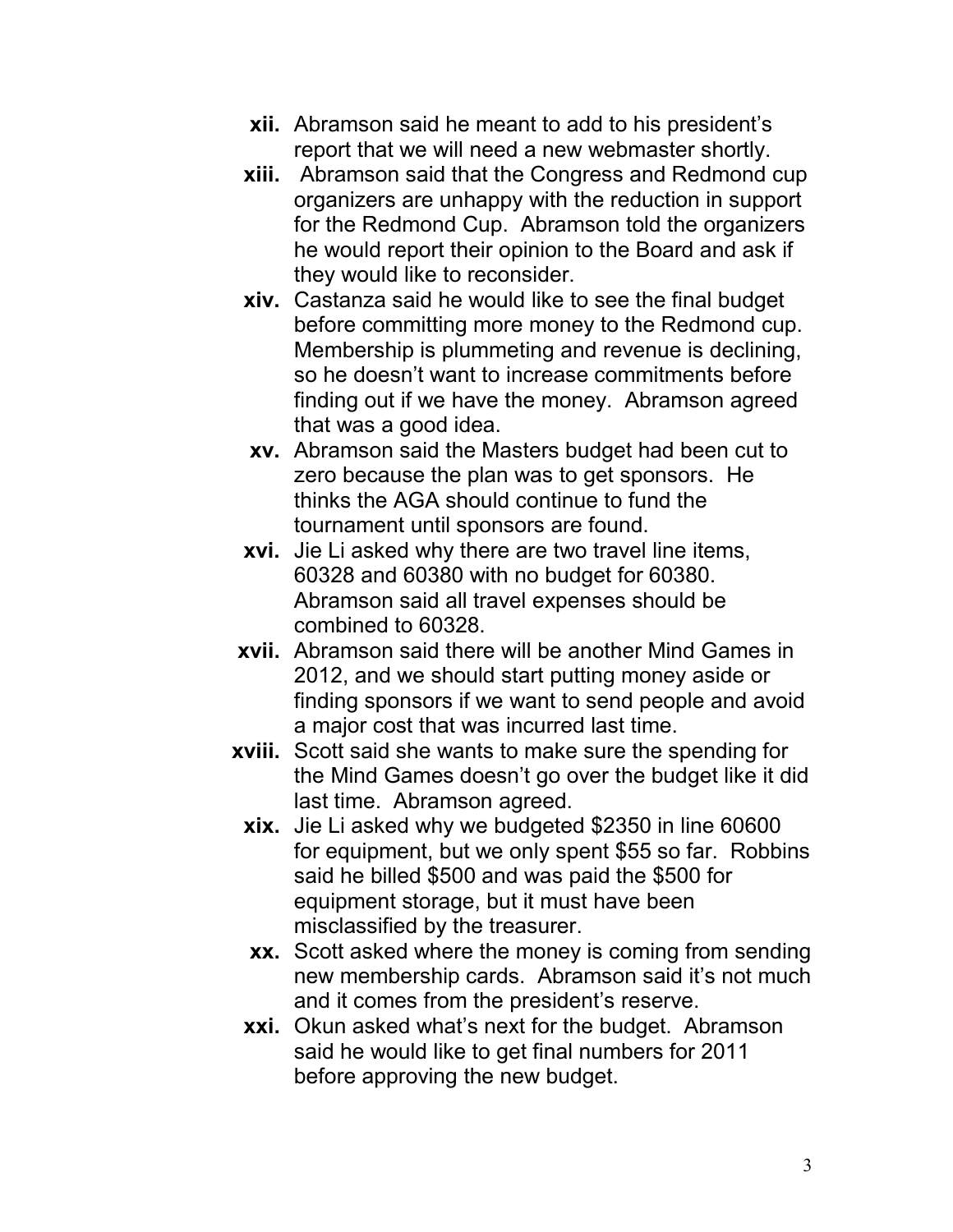**xxii.** Scott asked that the Board be given firm numbers for the fiscal year ending May 30 before the next Board meeting. Abramson said he would try to get those numbers by June 15.

### **b. Discussion item: Credit Card Launch choice**

- **i.** Abramson said he and Scott have completely different views on issuing the credit card. He thinks the main motivation to the AGA is the \$50 that the AGA gets from each card. Scott thinks we should promote the card by offering a free membership for a year to encourage members to get one.
- **ii.** Robbins said this is a generational issue. Young people always need to get something back for doing something. People Robbins' age who buy life memberships don't do it for the value, they do it to help the AGA.
- **iii.** Scott said she knows there are 30 or 50 people who will get the card without the incentive, but she would like to see 100 or 200 people sign up which would only be likely if there is an incentive.
- **iv.** Robbins said he thinks there are 50 people who will definitely do it, but we don't know that there are 100 people who would sign up if a free year of membership is offered.
- **v.** Scott said she thinks some people who may let their memberships drop might get the card for a free year.
- **vi.** Robbins said if a free year of membership is offered, life members will feel like they don't want to buy a card because they aren't getting the benefit others are getting. If the cards don't sell well initially, we could always offer a promotion later.
- **vii.** Scott said she thinks people will make a decision the first time they hear about it, and would ignore a second announcement.
- **viii.** Abramson said he doesn't like thinking about it in monetary terms, but if we give members a benefit it will reduce the benefit to the AGA.
	- **ix.** Jie Li suggested offering sustaining membership level to people paying for a full membership plus owning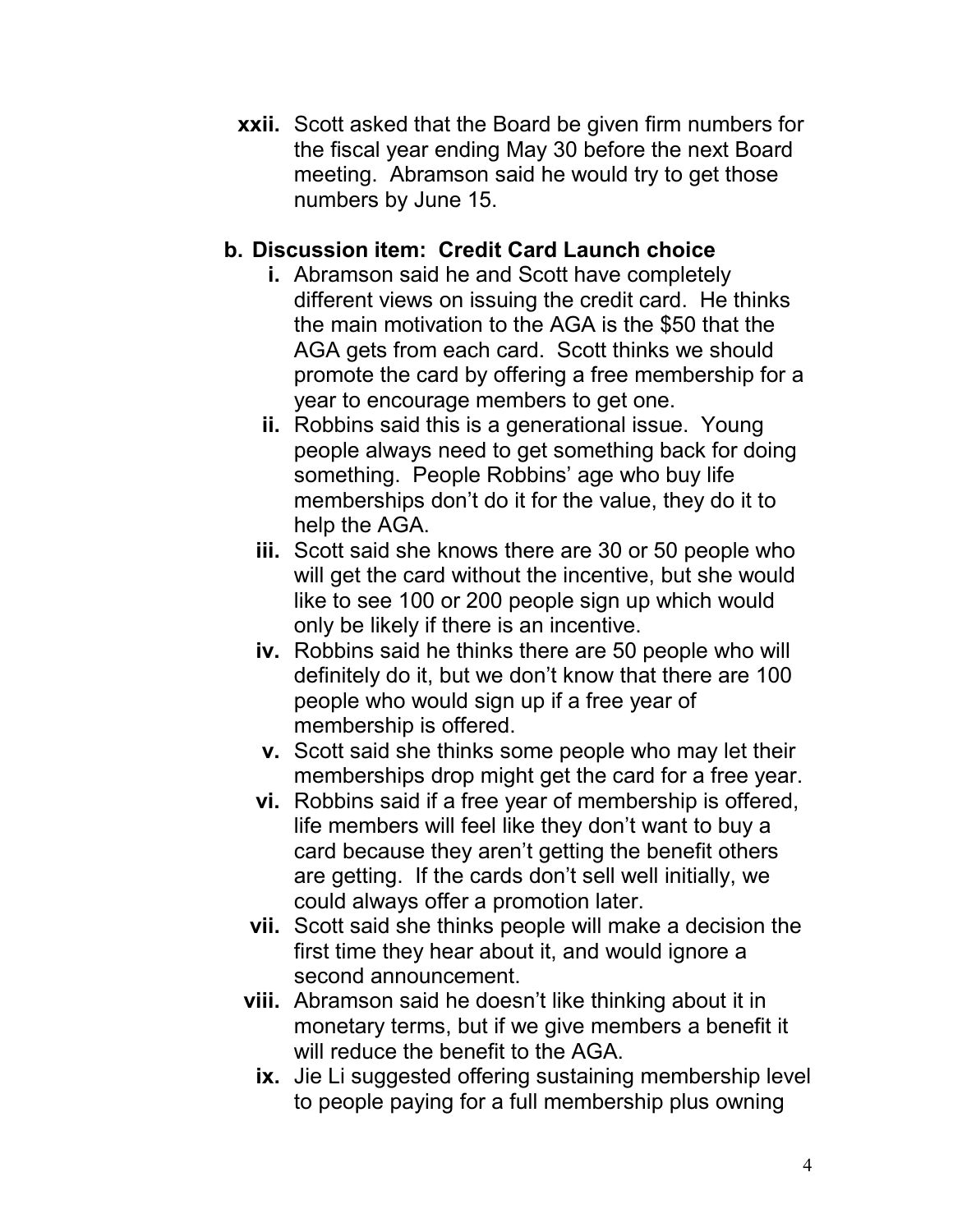the credit card. Sustaining membership level comes with automatic recognition in the yearbook.

- **x.** Robbins asked if we get any percentage of money spent on the card. Abramson said the AGA gets 1% back. Robbins suggested offering 0.5% off a Congress registration fee if it is paid with the card.
- **xi.** Okun asked if the other Board members have an opinion on which way to go.
- **xii.** Celmer said he tends to agree with Robbins and Abramson.
- **xiii.** Jie Li said he would like to offer the title of sustaining membership rather than full membership for the year. It gives credit for the \$50 without costing the AGA extra money. Abramson and Robbins liked Jie Li's idea.
- **xiv.** Kolb said she is concerned about losing membership revenue, but she likes Jie Li's idea. She noted that there is currently a promotion offering issues of Go World to members who join or renew. This promotion also doesn't help those who are life members. Robbins said he doesn't like that promotion either.
- **xv.** Abramson said it sounds like there is a modest plurality against giving memberships away. Jie Li's idea of offering sustaining memberships to people who buy the credit card was liked by everybody. Abramson will proceed with that plan.

#### **c. Information regarding Sam Zimmerman recognition**

- **i.** Sam and Karen Zimmerman have been doing the membership database for 20 years and they think it is time to let someone younger start. Justin has offered to take over on a temporary basis, since he is working on the website. Castanza has an idea for someone to work on it.
- **ii.** Abramson said the new position will be less work and it should be done by a volunteer and we will save casual labor expenses.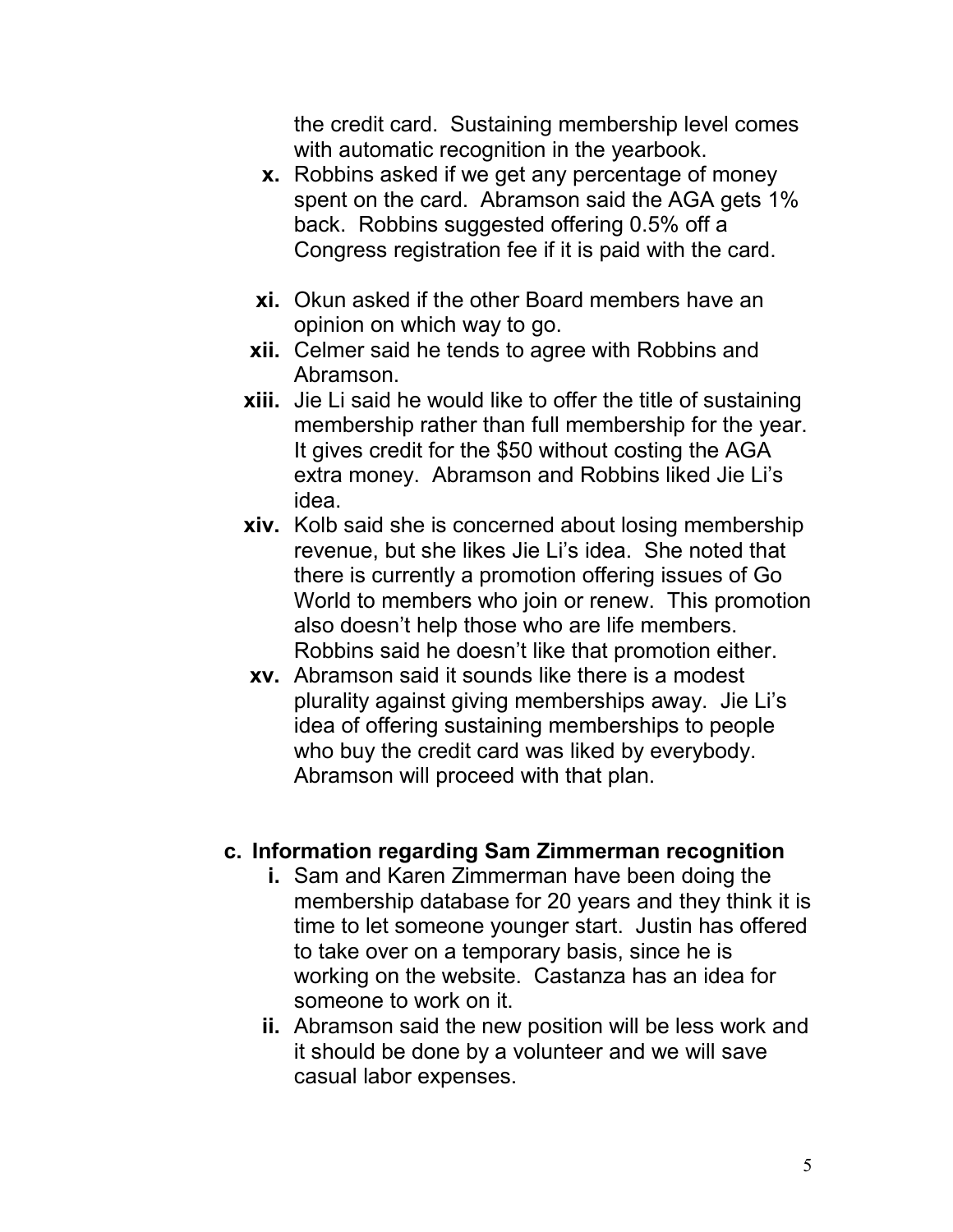**iii.** Abramson said the contribution from Sam Zimmerman because of his long time volunteering is incalculable, and he deserves to be recognized in some way at the Congress.

# **d. Information item: Membership Promotion**

- **i.** As of Wednesday night the number of memberships under the promotion is 166. Most of the participants are getting 5 year memberships to get the most magazines.
- **ii.** Okun asked if we are keeping multiyear membership accounts as liabilities for future years. Abramson said the accounting is correct and the income is recognized in each year.

### **4. Appointment of Treasurer, Recognition of outgoing treasurer**

- **a.** Okun said the Treasurer serves two year terms ending in June in odd number years, so it is time to get a new treasurer.
- **b.** Roy Schmidt's name has been mentioned for the job and he is willing to do the job. The start date would be September 1 so there is a three month transition period.
- **c.** Okun proposed that the Board offer its thanks and perhaps a gift to the current treasurer, Adam Bridges, in recognition of the work he has done over the past four or five years in a difficult and time consuming job. Abramson and Okun said they would consider what form the recognition should take.
- **d.** Robbins made a motion to appoint Roy Schmidt to a two year term as AGA treasurer. Castanza seconded the motion. The motion was approved with one abstention (Celmer).

#### **5. New Business**

**a.** None

### **6. Executive Session**

**a.** Scott made a motion to go into executive session to discuss personnel matters.